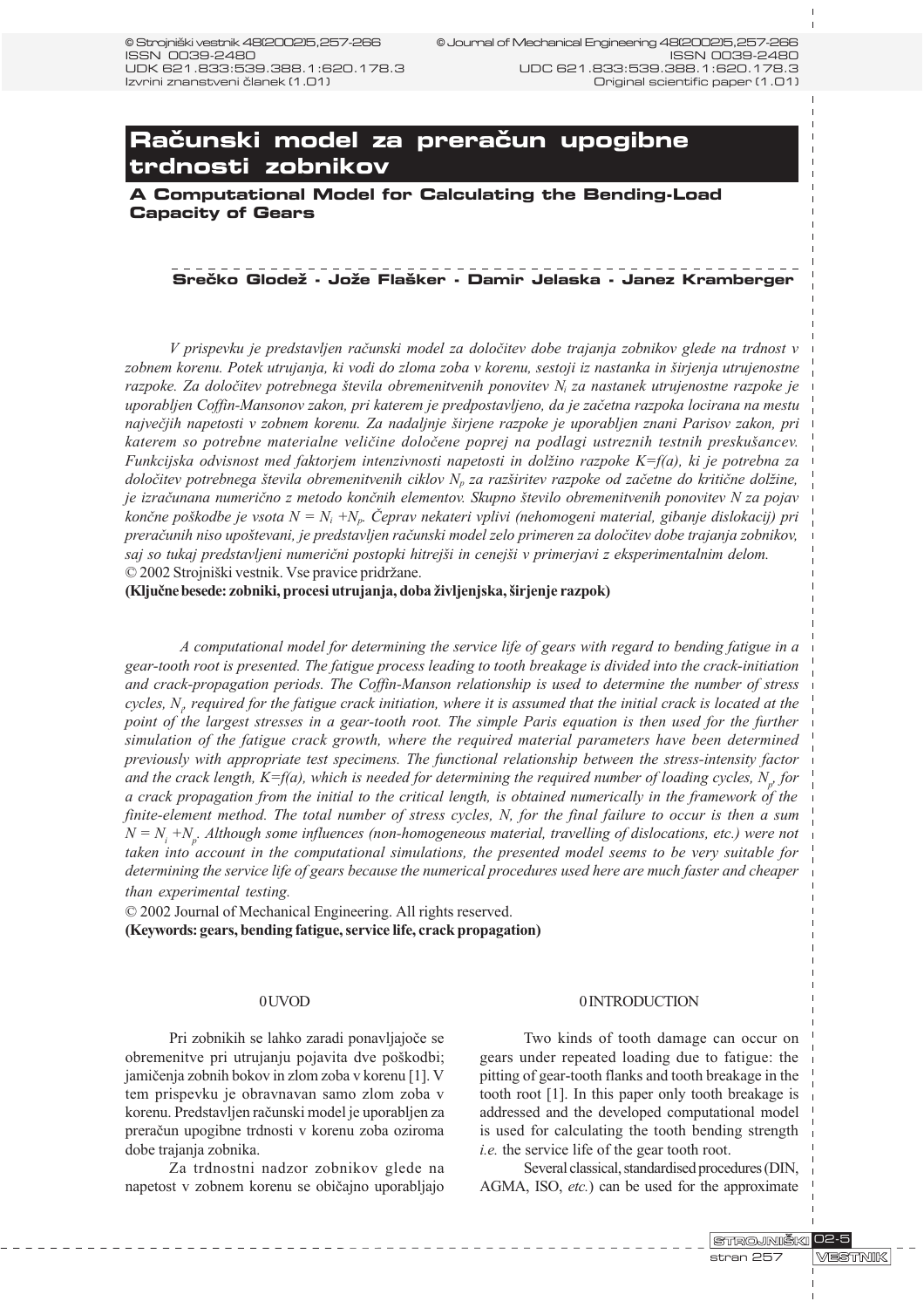postopki po razliènih standardih (DIN, AGMA, ISO itn.). Ti so zasnovani na primerjavi najveèje upogibne napetosti v zobnem korenu z dopustno upogibno napetostjo [1]. Obe napetosti sta odvisni od številnih vplivnih koeficientov, s katerimi upoštevamo dejanske razmere obratovanja zobnika (dodatne notranje in zunanje dinamične obremenitve, slika nošenja, material zobnika, površinska hrapavost itn.). Omenjeni standardni postopki so zasnovani samo na preskusih na testnih zobniških dvojicah in upoštevajo le zadnjo fazo utrujanja zobnega korena zobnika, to je pojav končne poškodbe.

V splošnem lahko potek nastanka utrujenostnih poškodb na strojnih elementih razdelimo v naslednje faze ([2] do [5]): (1) nastanek mikrorazpoke;  $(2)$  širjenje kratke razpoke;  $(3)$  širjenje dolge razpoke; in (4) nastanek končne poškodbe. Pri inženirskih analizah sta prvi dve fazi običajno obravnavani kot "faza nastanka razpoke", širjenje dolgih razpok pa kot "faza širjenja razpoke". Čeprav je natančna meja prehoda med nastankom in širjenjem razpoke običajno neznana, v splošnem velja, da pomeni nastanek razpoke pogosto večji delež dobe trajanja, predvsem pri obremenitvi blizu trajne trdnosti materiala (sl. 1). Skupno število obremenitvenih ponovitev N do pojava pokodbe potem doloèimo kot vsoto obremenitvenih ponovitev  $N_i$  za nastanek razpoke in obremenitvenih ponovitev  $N_p^{}$  za razširitev razpoke od začetne do kritične dolžine, ko se utrujenostna pokodba tudi dejansko pojavi:

determination of the load capacity of the gear-tooth root. They are commonly based on a comparison of the maximum tooth-root stress with the permissible bending stress [1]. Their determination depends on a number of different coefficients that allow for the appropriate consideration of real working conditions (additional internal and external dynamic forces, contact area of the engaging gears, gear material, surface roughness, etc.). The classical procedures are exclusively based on the experimental testing of the reference gears, and they consider only the final stage of the fatigue process in the gear tooth root, *i.e.* the occurrence of final failure.

However, the complete process of fatigue failure of mechanical elements may be divided into the following stages ([2] to [5]): (1) microcrack nucleation; (2) short crack growth; (3) long crack growth; and (4) occurrence of final failure. In engineering applications the first two stages are usually termed as the "crackinitiation period", while long crack growth is termed as the "crack-propagation period". An exact definition of the transition from the initiation to the propagation period is usually not possible. However, the crackinitiation period generally accounts for most of the service life, especially in high-cycle fatigue (HCF), see Figure 1. The total number of stress cycles  $N$ , can then be determined from the number of stress cycles  $N_i$ , required for the fatigue crack initiation and the number of stress cycles,  $N_p$ , required for a crack to propagate from the initial to the critical crack length, when the final failure can be expected to occur:



Sl. 1. Shematska predstavitev dobe trajanja strojnih elementov Fig 1. Schematic representation of the service life of machine elements

# 1 NASTANEK UTRUJENOSTNE RAZPOKE

# Predstavljen model nastanka utrujenostne razpoke je zasnovan na teoriji mehanike trdnin, pri kateri je predpostavljeno, da je material homogen in izotropen ter brez poškodb in nepravilnosti. V tem primeru so postopki za analize utrujanja materiala obièajno zasnovani na Coffin-Mansonovem zakonu, ki podaja razmerje med deformacijami  $(\varepsilon)$ , napetostmi  $(\sigma)$  ter številu ponovitev  $(N_i)$  v obliki ([6] in [7]):

### 1 FATIGUE CRACK INITIATION

The presented model for the fatigue crack initiation is based on the continuum mechanics approach, were it is assumed that the material is homogeneous and isotropic, i.e. without imperfections or damage. Methods for the fatigue analyses are, in that case, usually based on the Coffin-Manson relation between deformations  $(\varepsilon)$ , stresses  $(\sigma)$  and the number of cycles  $(N_i)$ , which can be described as follows ([6] and [7]):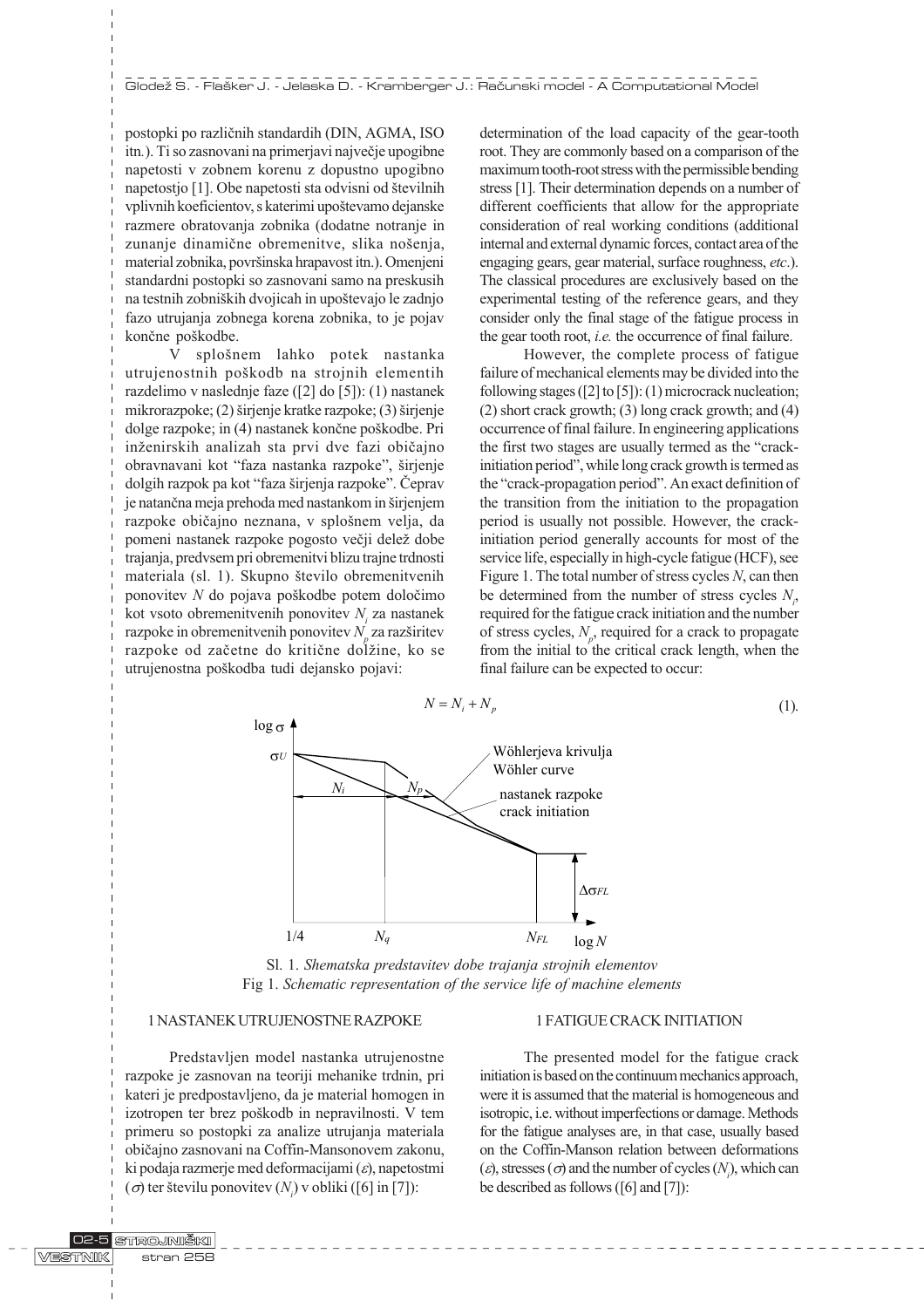Glodež S. - Flašker J. - Jelaska D. - Kramberger J.: Računski model - A Computational Model

$$
\Delta \varepsilon = \Delta \varepsilon_{el} + \Delta \varepsilon_{pl} = \frac{\sigma_j}{E} N_i^b + \varepsilon_j^N N_i^c
$$
 (2),

kjer so  $\Delta \varepsilon$  prirastek skupne ter  $\Delta \varepsilon_{el}$  in  $\Delta \varepsilon_{el}$  prirastek elastične ter plastične deformacije pri utrujanju, E modul elastičnosti materiala,  $\sigma_f'$  koeficient trdnosti,  $\varepsilon_f'$ koeficient žilavosti,  $b$  eksponent trdnosti in  $c$  eksponent žilavosti materiala. Prirastek deformacije pri utrujanju lahko doloèimo numerièno (obièajno po MKE), ali eksperimentalno z merilnimi listièi, ki jih namestimo v zobnem korenu na mestu, kjer prièakujemo nastanek razpoke. Materialne veličine  $\sigma'_{f}$ ,  $\varepsilon'_{f}$ ,  $b$  in  $c$  se določijo z ustreznimi preskusi, loèeno za vsak material v odvisnosti od razmerja napetost/deformacija.

V podroèju obremenitev blizu trajne trdnosti, kateri so v veèini primerov izpostavljeni tudi zobniki, je delež plastične deformacije zanemarljivo majhen, tako da se Coffin-Mansonov zakon omeji le na elastièni del ([8] in [9]):

where  $\Delta \varepsilon$  is the strain increment,  $\Delta \varepsilon$ <sub>*el*</sub> and  $\Delta \varepsilon$ <sub>*el*</sub> are the elastic and plastic strain increment,  $E$  is the Young's modulus of the material and  $\sigma'_{\rho} \varepsilon'_{\rho}$  b and c are the strength coefficient, ductility coefficient, strength exponent and ductility exponent for crack initiation, respectively. The strain icrement can be obtained numerically (usually by FEM), or by strain-gauge measuring in the area of tooth root, where the crack initiation is expected. The material constants  $\sigma'_f$ ,  $\varepsilon'_f$ ,  $b$  and  $c$  are obtained for each material and stress/ strain ratio, from strain controlled tests.

In the HCF region commonly applied for gears, where the plastic strain can be neglected, the Coffin-Manson relation reduces only to the elastic part and so transforms to an equation of the Basquin type ([8] and [9]):

$$
(\Delta \sigma)^{k_i} \cdot N_i = C_i \tag{3},
$$

kjer so  $\Delta \sigma$  prirastek napetosti ter  $k_i$  in  $C_i$  materialni veličini. Če predpostavimo, da se ujema v točki  $(N_{\text{F1}};$  $\Delta\sigma_{\rm cr}$ ) Wöhlerjeva krivulja s krivuljo nastanka razpoke (celotno dobo trajanja predstavlja v tej toèki faza nastanka razpoke), lahko po enaèbi (3) doloèimo število obremenitvenih ponovitev za nastanek razpoke pri poljubni napetosti  $\Delta \sigma$ :

where  $\Delta \sigma$  is the applied stress increment and  $k_i$  and  $C<sub>i</sub>$  are the material constants. It is easy to obtain the crack initiation life,  $N_i$ , using this relation, if we assume that the crack initiation curve passes the same point  $(N_{\rm FI}; \Delta\sigma_{\rm FI})$  as the Wöhler curve, it means at the fatigue limit level the whole fatigue life consists of the crackinitiation period:

where  $N_{\text{F1}}$  is the number of cycles at the knee of the Wöhler curve, see Figure 1. On the basis of the same assumption, the exponent  $k<sub>i</sub>$  can be obtained as:

$$
N_i = N_{FL} \cdot \left(\frac{\Delta \sigma_{FL}}{\Delta \sigma}\right)^{k_i}
$$
 (4),

kjer je  $N_{\text{F1}}$  število obremenitvenih ponovitev pri trajni dinamični trdnosti  $\Delta\sigma_{FL}$  (sl. 1). Na podlagi enake predpostavke lahko določimo eksponent $k_i$  po enačbi:

$$
k_{i} = \frac{\log(4N_{FL})}{\log(\sigma_{U} / \Delta \sigma_{FL})}
$$
\n(5),

kjer je  $\sigma_{U}$  natezna trdnost materiala (sl. 1). Enačba (5) kaže dobro ujemanje z razpoložljivimi eksperimentalnimi rezultati [9].

Pri določevanju števila obremenitvenih ponovitev za nastanek razpoke  $N<sub>i</sub>$  po enačbi (4) je najpomembnejša veličina trajna dinamična trdnost  $\Delta\sigma_{\rm ex}$ , ki je tipična materialna veličina in jo določimo z ustreznimi preskusi. Pri zobnikih doloèimo trajno dinamièno trdnost obièajno z ustreznimi referenènimi zobniki. Po standardu ISO [1] so to valjasti zobniki z ravnim ozobjem, modulom  $m = 3$  do 5 mm, širino zob  $b = 10$  do 50 mm, površinsko hrapavostjo  $R_z \approx 10$  µm, faktorjem koncentracije napetosti  $Y_{ST} = 2.0$  itn., ki so obremenjeni z utripno obremenitvijo. Èe geometrijska oblika, površinska hrapavost, velikost zobnika in obratovalne razmere zobnikov v praksi odstopajo od velièin pri referenènih zobnikih, se vrednost trajne dinamične trdnosti  $\Delta \sigma_{\text{eq}}$  spremeni in jo določimo z ustreznimi vplivnimi koeficienti.

where  $\sigma_{U}$  is the ultimate strength, see Figure 1. This relation was found to be in good agreement with available experimental results [9].

The most important parameter when determining the crack-initiation life,  $N_i$ , according to equation (4), is the fatigue limit  $\Delta\sigma_{\rm ET}$ , which is a typical material parameter and is determined using an appropriate test specimen. When determining the fatigue limit for gears, the reference test gears are usually used as the test specimens. According to the ISO standard [1], they are spur gears with a normal module  $m<sub>n</sub> = 3$  to 5 mm, face width  $b = 10$  to 50 mm, surface roughness  $R_z \approx 10 \mu m$ , stress concentration factor  $Y_{\text{cr}} = 2.0$ , etc, which are loaded with repeated pulsating tooth loading. If the geometry, surface roughness, gear size and loading conditions of the real gears in practice deviate from the reference testing, the previously determined fatigue limit  $\Delta\sigma_{E}$  must be modified by the appropriate correlation factors.

> STROJNIŠKI 02-5 VESTNIK stran 259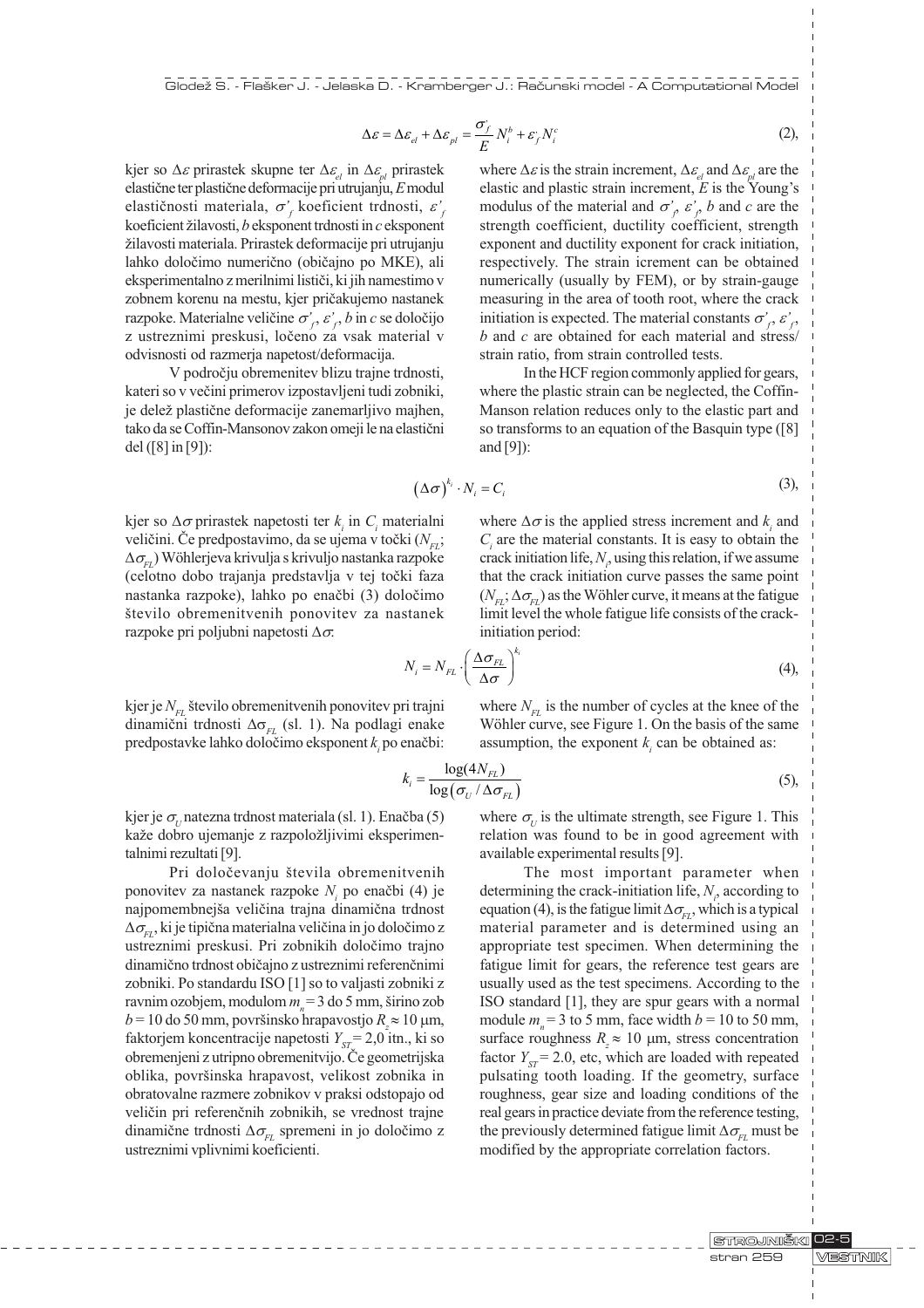# 2 ŠIRJENJE UTRUJENOSTNE RAZPOKE

Pri analizi širjenja utrujenostne razpoke z uporabo linearno elastiène mehanike loma (LELM) je hitrost širjenja razpoke da/dN funkcija faktorja intenzivnosti napetosti pri utrujanju  $\Delta K = K_{\text{max}} - K_{\text{min}}$ , kjer sta  $a$  dolžina razpoke in  $N$  število obremenitvenih ponovitev. V prispevku je za analizo širjenja razpoke uporabljen Parisov zakon [10]:

# 2 FATIGUE CRACK PROPAGATION

The application of linear elastic fracture mechanics (LEFM) to fatigue is based upon the assumption that the fatigue-crack growth rate,  $da/dN$ , is a function of the stress intensity range  $\Delta K = K_{\text{max}} - K_{\text{min}}$ , where *a* is the crack length and  $N$  is the number of load cycles. In this study the simple Paris equation is used to describe of the crack growth rate [10]:

$$
\frac{\mathrm{d}a}{\mathrm{d}N} = C\big[\Delta K(a)\big]^m \tag{6},
$$

kjer sta  $C$  in  $m$  materialni veličini. Z integracijo enačbe (6) sledi ob upoštevanju potrebnega števila ponovitev za širjenje razpoke  $N_p$  po enačbi (1):

where  $C$  and  $m$  are the material parameters. In respect to the crack propagation period,  $N_p$ , according to eq. (1), and with the integration of eq. (6) one can obtain:

$$
\int_{0}^{N_{p}} dN = \frac{1}{C} \cdot \int_{a_{o}}^{a_{c}} \frac{da}{\left[\Delta K(a)\right]^{m}}
$$
\n(7)

Enaèba (7) pove, da lahko eksplicitno določimo potrebno število obremenitvenih ponovitev $N_p$  za razširitev razpoke od začetne dolžine  $a_{\rho}$  do kritične dolžine  $a_{\rho}$ , če so znane veličine *C*, *m* in  $\Delta K(a)$ . C in *m* sta materialni veličini in ju določimo eksperimentalno, obièajno s tritoèkovnimi preskušanci po standardu ASTM E 399-80 [11]. Odvisnost med faktorjem intenzivnosti napetosti in dolžino razpoke  $K = f(a)$  lahko za preproste primere razpok doloèimo po postopkih, navedenih v [10] in [11], pri zahtevnejših geometrijskih oblikah elementov in obremenitvenih primerih pa moramo uporabiti druge metode. V tem prispevku je za analizo širjenja utrujenostne razpoke uporabljena metoda konènih elementov v okviru programskega paketa FRANC2D [12]. Z uporabo te metode je doloèitev faktorja intenzivnosti napetosti zasnovana na naèelu odvisnosti pomikov z uporabo singularnih èetrtinskih konènih elementov (sl. 2). Za ravninsko deformacijsko stanje in kombinirano obremenitev sledita faktorja intenzivnosti napetosti:

Equation (7) indicates that the required number of loading cycles,  $N_p$ , for a crack to propagate from the initial length  $a_{\rho}$  to the critical crack length  $a_{c}$ can be explicitly determined if C, m and  $\Delta K(a)$  are known. C and m are material parameters and can be obtained experimentally, usually by means of a threepoint bending test, in accordance with the standard procedure ASTM E 399-80 [11]. For simple cases the dependence between the stress-intensity factor and the crack length  $K = f(a)$  can be determined using the methodology given in [10] and [11]. For more complicated geometry and loading cases it is necessary to use alternative methods. In this paper the finite-element method in the framework of the programme package FRANC2D [12] was used for the simulation of the fatigue crack growth. In this paper the determination of the stress-intensity factor is based on the displacement-correlation method using singular quarter-point elements, Figure 2. The stressintensity factor in the mixed-mode plane-strain condition can then be determined as:

$$
K_{I} = \frac{2G}{(3-4v)+1} \cdot \sqrt{\frac{\pi}{2L}} \cdot [4v_{d} - v_{e} - 4v_{b} + v_{c}]
$$
  
\n
$$
K_{II} = \frac{2G}{(3-4v)+1} \cdot \sqrt{\frac{\pi}{2L}} \cdot [4u_{d} - u_{e} - 4u_{b} + u_{c}]
$$
\n(8),

kjer so  $G$  strižni modul materiala,  $\nu$ Poisonovo število,  $L$  dolžina končnih elementov okrog razpoke ter  $u$  in  $v$ vozliščni pomiki elementov okrog razpoke. Skupni faktor intenzivni napetosti je potem:

where G is the shear modulus of the material,  $\nu$  is the Poisson ratio,  $L$  is the finite-element length on the crack face, and  $u$  and  $v$  are displacements of the crack-tip elements. The combined stress-intensity factor is then:

$$
K = \sqrt{\left(K_I^2 + K_{II}^2\right) \cdot (1 - \nu^2)}
$$
\n(9)

Opisan raèunski postopek temelji na majhnih prirastkih razpoke, pri katerih je velikost prirastka v posameznem koraku vnaprej predpisana. Za določitev smeri širjenja razpoke je uporabljen kriterij najveèjih nateznih napetosti. Pri tem je predpostavljeno, da se razpoka razširi radialno glede na vrh razpoke v ravnini, ki je pravokotna na smer

The computational procedure is based on incremental crack extensions, where the size of the crack increment is prescribed in advance. In order to predict the crack extension angle the maximum tensile stress criterion (MTS) is used. In this criterion it is proposed that the crack propagates from the crack tip in a radial direction in the plane per-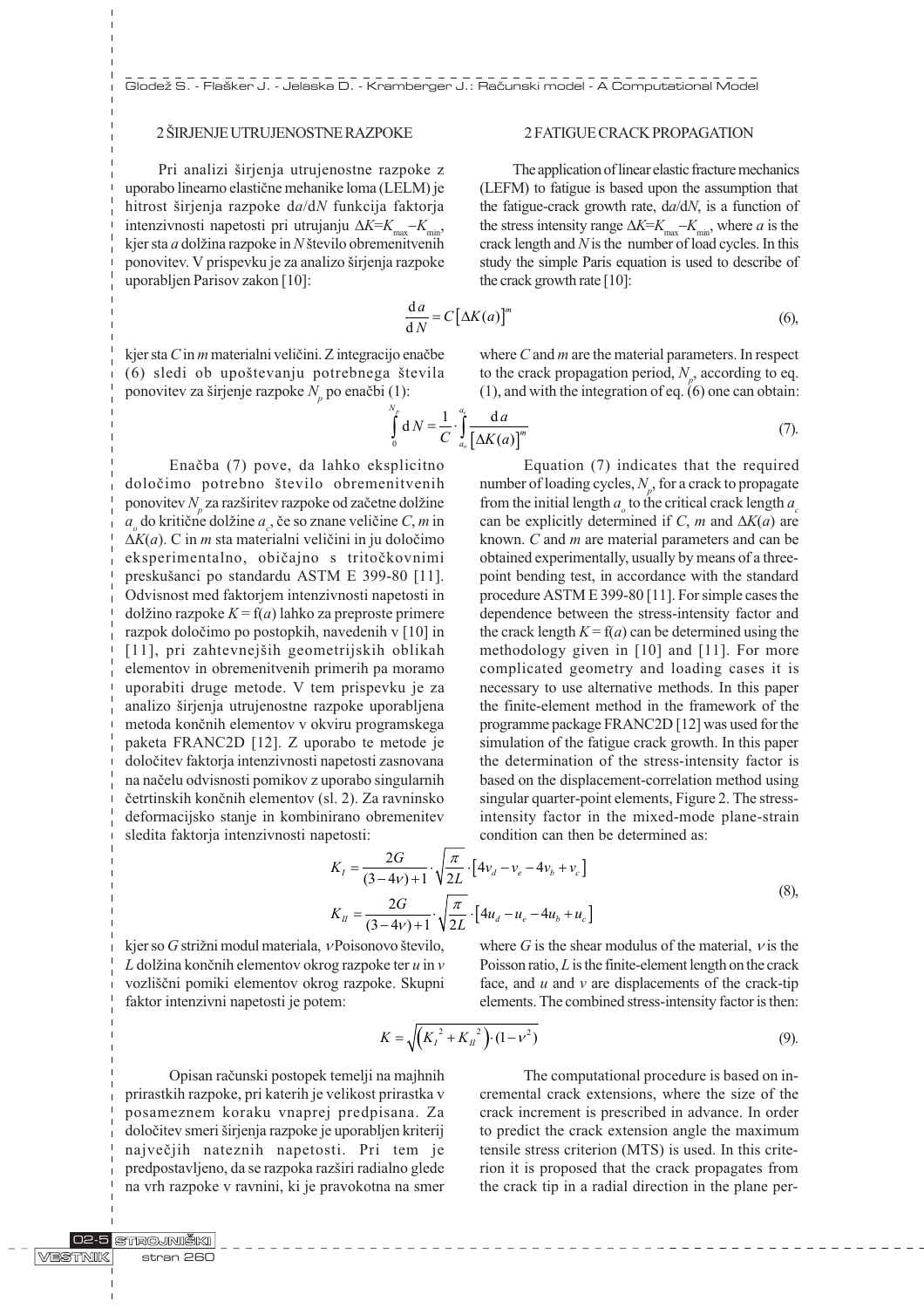

Sl. 2. Trikotni èetrtinski elementi okrog vrha razpoke Fig. 2. Triangular quarter-point elements around crack tip

največjih nateznih napetosti. Kot širjenja razpoke lahko na temelju te predpostavke izraèunamo po enačbi (sl. 2):

pendicular to the direction of greatest tension. The predicted crack-propagation angle can be calculated by, see Figure 2:

$$
\theta_0 = 2 \tan^{-1} \left[ \frac{1}{4} \cdot \frac{K_I}{K_{II}} \pm \sqrt{\left( \frac{K_I}{K_{II}} \right)^2 + 8} \right]
$$
(10).

Za vsak korak je treba okrog novega vrha razpoke načrtovati novo mrežo končnih elementov. Postopek ponavljamo toliko èasa, dokler faktor intenzivnosti napetosti ne doseže kritične vrednosti  $K_c$ , ko se pojavi tudi zlom zoba v korenu. Na ta način lahko določimo funkcijsko odvisnost  $K = f(a)$ .

# 3 PRAKTIÈNI PRIMER

Predstavljen model je uporabljen za doloèitev dobe trajanja dejanskega zobnika z ravnim ozobjem in osnovnimi podatki iz preglednice 1. Material zobnika je zelo trdno legirano jeklo 42CrMo4 (0,43 %C, 0,22 %Si, 0,59 %Mn, 1,04 %Cr, 0,17 %Mo) z modulom elastiènosti E=2,1×105 MPa in Poissonovim številom  $v = 0,3$ . Toplotna obdelava zobnika je naslednja: segrevanje na 810°C; 2 min, kaljeno v olju; 3 min in popuščano na 180°C; 2 h.

A new local remeshing around the new crack tip is then required. The procedure is repeated until the stress-intensity factor reaches the critical value  $K_c$ , when the complete tooth fracture is expected. Following the above procedure, one can numerically determine the functional relationship  $K = f(a)$ .

#### 3 PRACTICAL EXAMPLE

The presented model has been used for the computational determination of the service life of a real spur gear with the complete data set given in Table 1. The gear is made of high-strength alloy steel 42CrMo4 (0.43 %C, 0.22 %Si, 0.59 %Mn, 1.04 %Cr, 0.17 %Mo) with a Young's modulus  $E = 2.1 \cdot 10^5$  MPa and a Poison's ratio  $v = 0.3$ . The gear material is thermally treated as follows: flame heated at 810°C, 2 min; hardened in oil, 3 min, and tempered at 180°C, 2 h.

Preglednica 1. Poglavitni podatki obravnavanega zobnika z ravnim ozobjem Table 1. Basic data of a treated spur gear

| modul<br>module                                                        | $m_n = 4.5$ mm                |
|------------------------------------------------------------------------|-------------------------------|
| število zob<br>number of teeth                                         | $z = 39$                      |
| ubirni kot na razdelnem krogu<br>pressure angle on pitch circle        | $\alpha_{\rm n} = 24^{\circ}$ |
| koeficient profilne premaknitve<br>coefficient of profile displacement | $x = 0.06$                    |
| širina zoba<br>face width                                              | $b = 28$ mm                   |
| material zobnika<br>gear material                                      | 42CrM <sub>0</sub> 4          |
| površinska hrapavost<br>surface roughness                              | $R_z = 10 \mu m$              |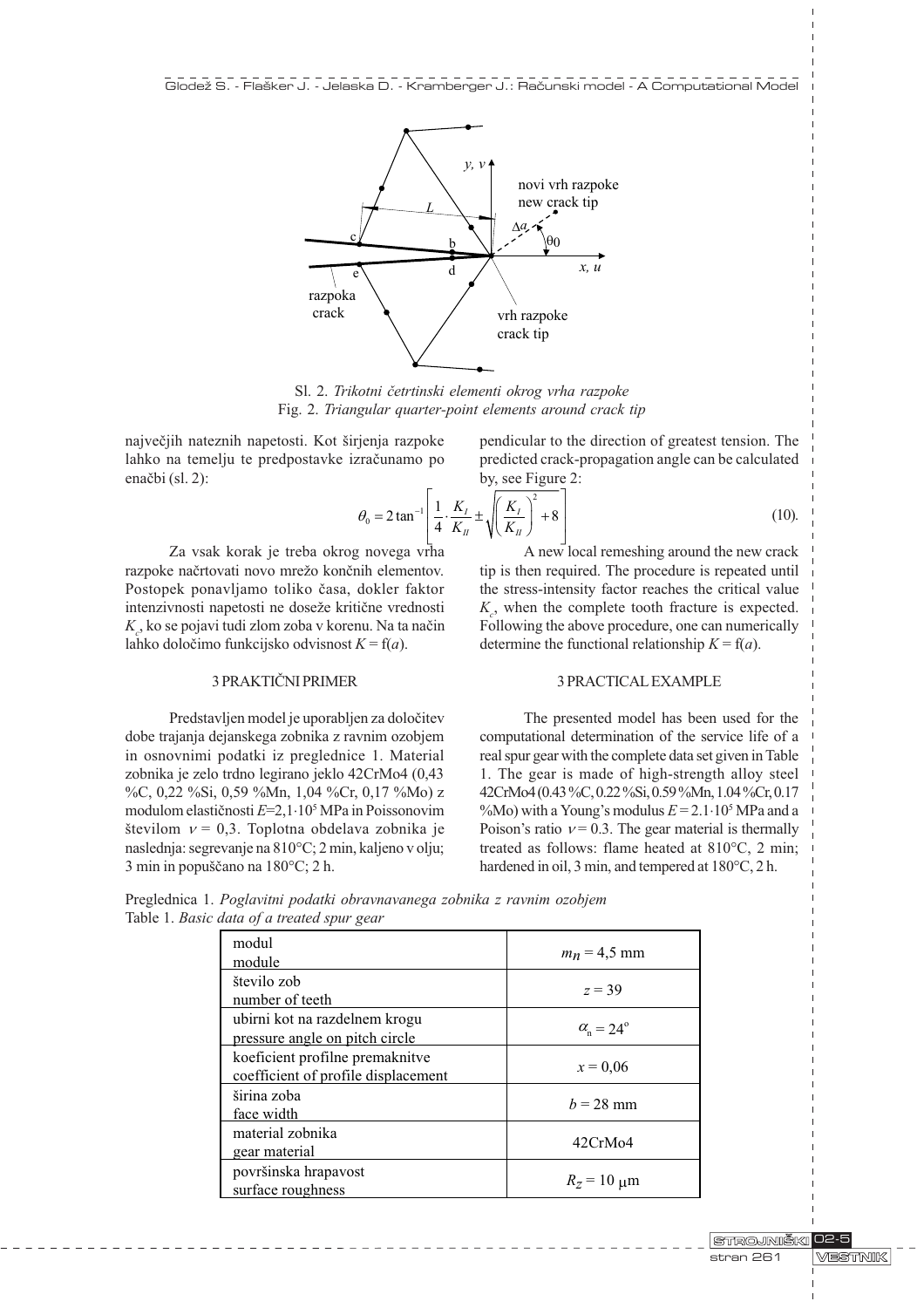# 3.1 Nastanek utrujenostne razpoke

Raèunski postopek, opisan v poglavju 1 je uporabljen za določitev števila obremenitvenih ponovitev  $N_i$  za nastanek utrujenostne razpoke. Natezna trdnost  $\sigma_{\mu}^{\text{+1100}$  MPa, trajna trdnost  $\Delta \sigma_{\text{FL}}^{\text{+550}}$ MPa in število obremenitvenih ponovitev na pregibu Wöhlerjeve krivulje  $N_{FL}$ =3 $\cdot 10^6$  so uporabljeni iz virov [1], [13] in [14] za enak material kakor je material obravnavanega zobnika. Izraèuni so izvedeni za razliène vrednosti normalne utripne obremenitve F, ki deluje v zunanji toèki enojnega ubiranja zobnika (sl. 3). Največja glavna napetost v zobnem korenu  $\Delta \sigma$  kot posledica delovanja obremenitve  $F$  je izračunana numerično po metodi končnih elementov, pri čemer je uporabljen numerièni model na sliki 3. Rezultati izraèunov so prikazani v preglednici 2.

# 3.2 Širjenje utrujenostne razpoke

Za analizo širjenja utrujenostne razpoke je uporabljena metoda konènih elementov v okviru programskega paketa FRANC2D (poglavje 2). Začetna razpoka je locirana pravokotno na površino na mestu najveèje glavne napetosti na natezni strani zobnega korena (sl. 4).

#### 3.1 Fatigue crack initiation

The procedure as described in Section 1 has been used to determine the number of stress cycles,  $N<sub>i</sub>$ , required for the fatigue crack initiation. The ultimate tensile strength  $\sigma_{\nu} = 1100 \text{ MPa}$ , fatigue limit  $\Delta \sigma_{\nu L} = 550$ MPa and number of cycles at the knee of the Wöhler curve  $N_{FL}$ =3·10<sup>6</sup> have been taken from [1], [13] and [14] for the same material as used in this paper. The computational analysis was done for different values of the normal pulsating force  $F$ , which is acting at the outer point of the single-tooth contact, see Figure 3. As a consequence of  $F$  the maximum principal stress  $\Delta \sigma$  in a gear-tooth root has been determined numerically with the finite-element method, where the FE model shown in Figure 3 has been used. The results are summarised in Table 2.

### 3.2 Fatigue crack propagation

The FEM programme package FRANC2D as described in Section 2 was used for the numerical simulation of the fatigue crack growth. The initial crack was located perpendicular to the surface at the point of the maximum principal stress on the tensile side of the gear tooth, see Figure 4.



Sl. 3. Model končnih elementov Fig. 3. Finite element model

| Obremenitev<br>Loading<br>F<br>N/mm | Največja glavna napetost v<br>zobnem korenu zobnika<br>Maximum principal stress in a<br>gear tooth root<br>$\sigma$<br>MPa | Število ponovitev<br>Number of cycles<br>$N_i$ |
|-------------------------------------|----------------------------------------------------------------------------------------------------------------------------|------------------------------------------------|
| 800                                 | 527                                                                                                                        | $8,192.10^{6}$                                 |
| 900                                 | 593                                                                                                                        | $5,109.10^5$                                   |
| 1000                                | 659                                                                                                                        | $4,271.10^{4}$                                 |
| 1100                                | 725                                                                                                                        | $4,526.10^{3}$                                 |
| 1200                                | 790                                                                                                                        | $6,010.10^{2}$                                 |
| 1300                                | 857                                                                                                                        | 8,861.10                                       |
| 1400                                | 922                                                                                                                        | 1,588.10                                       |
| 1500                                | 988                                                                                                                        | $3,087.10^{0}$                                 |

Preglednica 2. Raèunski rezultati nastanka utrujenostne razpoke Table 2. Computational results for the fatigue crack initiation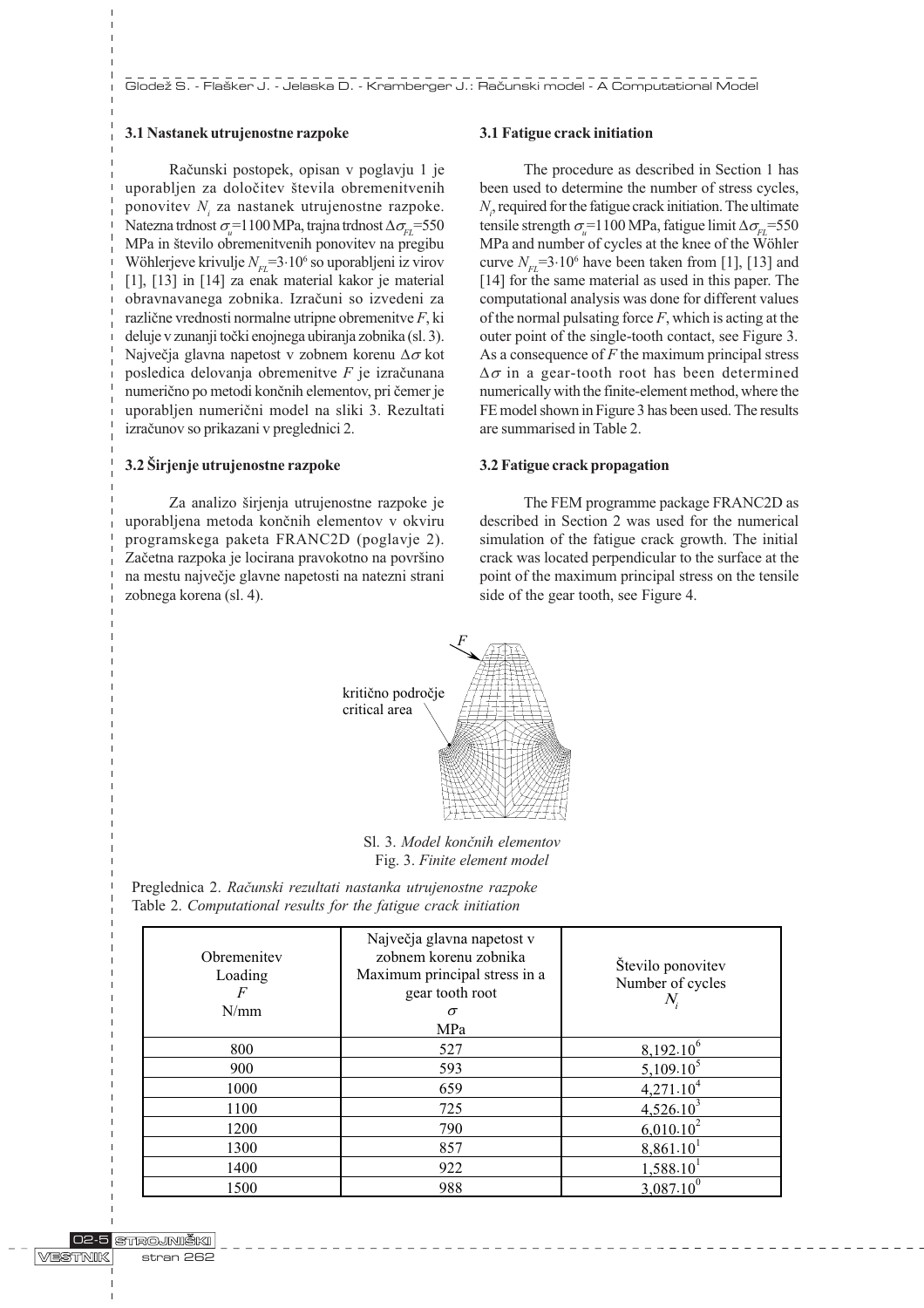

Sl. 4. Mreža končnih elementov okrog začetne razpoke v korenu zoba Fig. 4. Finite element mesh around initial crack in a gear tooth root

Pri numeriènih izraèunih je predpostavljeno, da ustreza dolžina začetne razpoke  $a_{\rho}$  mejni dolžini  $a_{\mu}$ , pod katero ne moremo uporabiti zakonitosti LELM. Mejno dolžino razpoke lahko približno določimo po enačbi [15]:

In numerical computations it was assumed that the initial crack,  $a_{o}$ , corresponds to the threshold crack length,  $a_{\mu}$ , below which LEFM is not valid. The threshold crack length may be estimated approximately as [15]:

$$
a_{th} \approx \frac{1}{\pi} \left( \frac{\Delta K_{th}}{\Delta \sigma_{FL}} \right)^2 \tag{11}
$$

kjer je  $\Delta \sigma_{\scriptscriptstyle{EI}}$  trajna dinamična trdnost in  $\Delta K_{\scriptscriptstyle{th}}$  mejni faktor intenzivnosti napetosti pri utrujanju. V strokovni literaturi najdemo širok spekter vrednosti za  $a_{\mu}$ , ki pa so za jekla običajno med 0,05 in 1 mm, pri čemer se manjše vrednosti nanašajo na zelo trdna jekla. Z upoštevanjem materialnih veličin  $\Delta\sigma_{FL} \approx 550$ MPa in  $K_{th} \approx 269$  MPa $\sqrt{mm}$ , vzetih iz virov [13] in [14], znaša mejna dolžina razpoke za obravnavani primer  $a<sub>n</sub> \approx 0,1$  mm. Lomna žilavost  $K<sub>n</sub> \approx 2620$  MPa $\sqrt{mn}$  in materialni veličini  $C = 3,31 \cdot 10^{17}$  mm/ponov/(MPa $\sqrt{mm}$ )<sup>m</sup> in  $m = 4,16$  so bile za tukaj uporabljen material doloèene poprej s tritoèkovnimi upogibnimi preskušanci po ASTM E 399-80 [14].

Pri analizi širjenja utrujenostne razpoke je upoštevana enaka obremenitev kakor pri nastanku (poglavje 3.1). Pri numeričnih analizah je znašal prirastek razpoke  $\Delta a = 0.2$  mm do dolžine razpoke  $a = 4$  mm, in nato  $\Delta a = 0.4$  mm do kritične dolžine razpoke  $a_c$ , (sl. 2). Za določitev potrebnega števila obremenitvenih ponovitev  $N_p$  za razširitev razpoke od začetne dolžine  $a_{_{th}}$ do kritične dolžine  $a_{_c}$ po enačbi (7), je treba poznati funkcijsko odvisnost  $\Delta K=f(a)$ . Slika 5 prikazuje funkcijsko odvisnost med skupnim faktorjem intenzivnosti napetosti  $K$  in dolžino razpoke  $a$ , kjer je K izračunan po enačbi (9) na podlagi numerično izračunanih vrednosti za  $K_i$  in  $K_{ii}$ . Numerični izračuni kažejo, da je faktor intenzivnosti napetosti  $K_{\scriptscriptstyle I}$  prevladujoč v primerjavi s  $K_{\scriptscriptstyle II}$   $(K_{\scriptscriptstyle II}$  znaša manj ko 5 %  $K<sub>I</sub>$  za vse obremenitvene primere in vse dolžine razpok). To dejansko pomeni, da lahko upoštevamo lomno žilavost  $K_{i}$  kot kritično vrednost faktorja intenzivnosti napetosti K, pripadajoèo dolžino razpoke pa za kritično dolžino razpoke  $a_c$ . Potrebno število obremenitvenih ponovitev  $N_p$  za

where  $\Delta \sigma_{FL}$  is the fatigue limit and  $\Delta K_{th}$  is the threshold stress-intensity range. However, a wider range of values was selected for  $a_{\mu}$  in the literature, usually between 0.05 and 1 mm for steels, where highstrength steels take the smallest values. Considering the material parameters  $\Delta \sigma_{FL} \approx 550 \text{ MPa}$  and  $K_{th} \approx 269$ MPa $\sqrt{mn}$  available in [13] and [14] the threshold crack length is equal to  $a<sub>n</sub> \approx 0.1$  mm. The fracture toughness  $K<sub>L</sub> \approx 2620$  MPa $\sqrt{mm}$ , and the material parameters  $C = 3.31 \cdot 10^{-17}$  mm/cycl/(MPa $\sqrt{mm}$ )<sup>m</sup> and  $m = 4.16$  were determined previously using three-point bending samples according to the ASTM E 399-80 standard and for the same material as used in this paper[14].

The tooth loading was equal to the computational analysis of the fatigue crack initiation, see Section 3.1. During numerical simulations the crack increment size,  $\Delta a$ , was 0.2 mm, up to the crack length  $a = 4$  mm, and after this, 0.4 mm up to the critical crack length  $a_c$ , see Figure 2. To be able to determine the number of loading cycles,  $N_p$ , required for the crack to propagate from the initial crack length,  $a_{\mu}$ , to the critical crack length,  $a_c$ , according to equation (7), it is necessary to determine the dependence  $\Delta K = f(a)$  first. Figure 5 shows the functional relationship between the combined stress-intensity factor, K, and crack length,  $a$ , where  $K$  is obtained with equation (9) using numerically determined values of  $K_i$  and  $K_{ii}$ . Numerical analysis has shown that the  $K<sub>I</sub>$  stress-intensity factor is much higher than  $K_{II}$  ( $K_{II}$  was less than 5 % of  $K_{I}$  for all load cases and crack lengths ). Therefore, the fracture toughness,  $K_{i,j}$  can be considered as the critical value of  $K$  and the appropriate crack length can be taken as the critical crack length,  $a_c$ . The loading cycles,  $N_p$ , for the crack propagation to the critical crack length can

> STROJNIŠKI 02-5 VESTNIK stran 263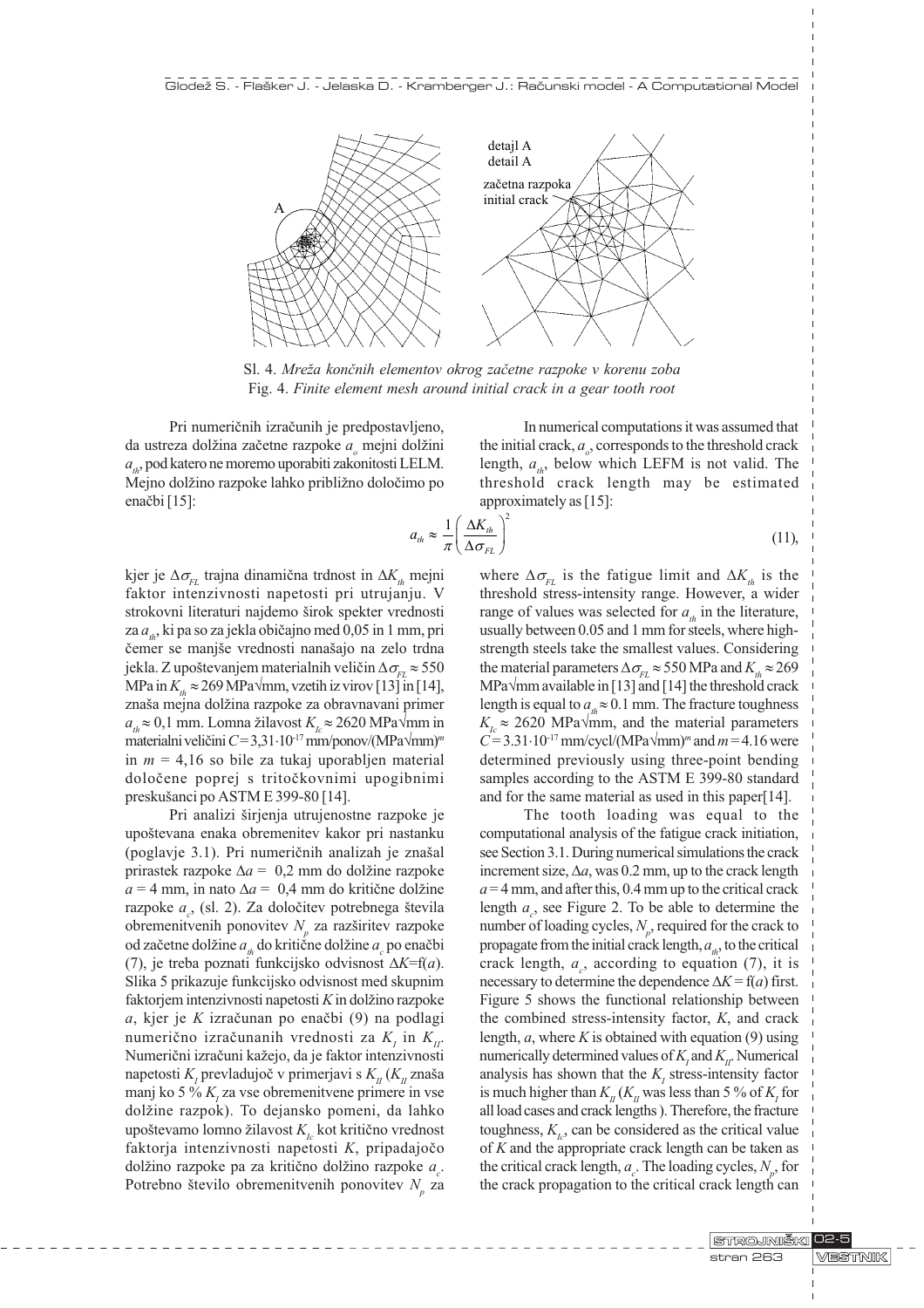razširitev razpoke do kritične dolžine potem izraèunamo po enaèbi (7), (preglednica 3). Slika 6 prikazuje pot širjenja razpoke v korenu zoba.

then be estimated using equation (7), see Table 3. Figure 6 shows the numerically determined crackpropagation path in a gear-tooth root.



Sl. 5. Funkcijska odvisnost med faktorjem intenzivnosti napetosti in dolžino razpoke Fig. 5. Functional relationship between the stress intensity factor and crack length



Sl. 6. Pot širjenja razpoke v zobnem korenu zobnika Fig. 6. Crack propagation path in a gear tooth root

| Preglednica 3. Računski rezultati širjenja utrujenostne razpoke  |  |  |  |
|------------------------------------------------------------------|--|--|--|
| Table 3. Computational results for the fatigue crack propagation |  |  |  |

| Obremenitev<br>Loading<br>F<br>N/mm | Kritična dolžina razpoke<br>Critical crack length<br>$a_c$<br>mm | Število ponovitev<br>Number of cycles<br>$N_p$ |
|-------------------------------------|------------------------------------------------------------------|------------------------------------------------|
| 800                                 | 8,6                                                              | $9,473.10^5$                                   |
| 900                                 | 8,4                                                              | $5,845.10^{5}$                                 |
| 1000                                | 8,2                                                              | $3,768.10^{1}$                                 |
| 1100                                | 7,9                                                              | $2,534.10^5$                                   |
| 1200                                | 7.7                                                              | $1,773.10^5$                                   |
| 1300                                | 7,5                                                              | $1,264.10^3$                                   |
| 1400                                | 7,3                                                              | 9,322.10                                       |
| 1500                                | 7,1                                                              | 6.993.                                         |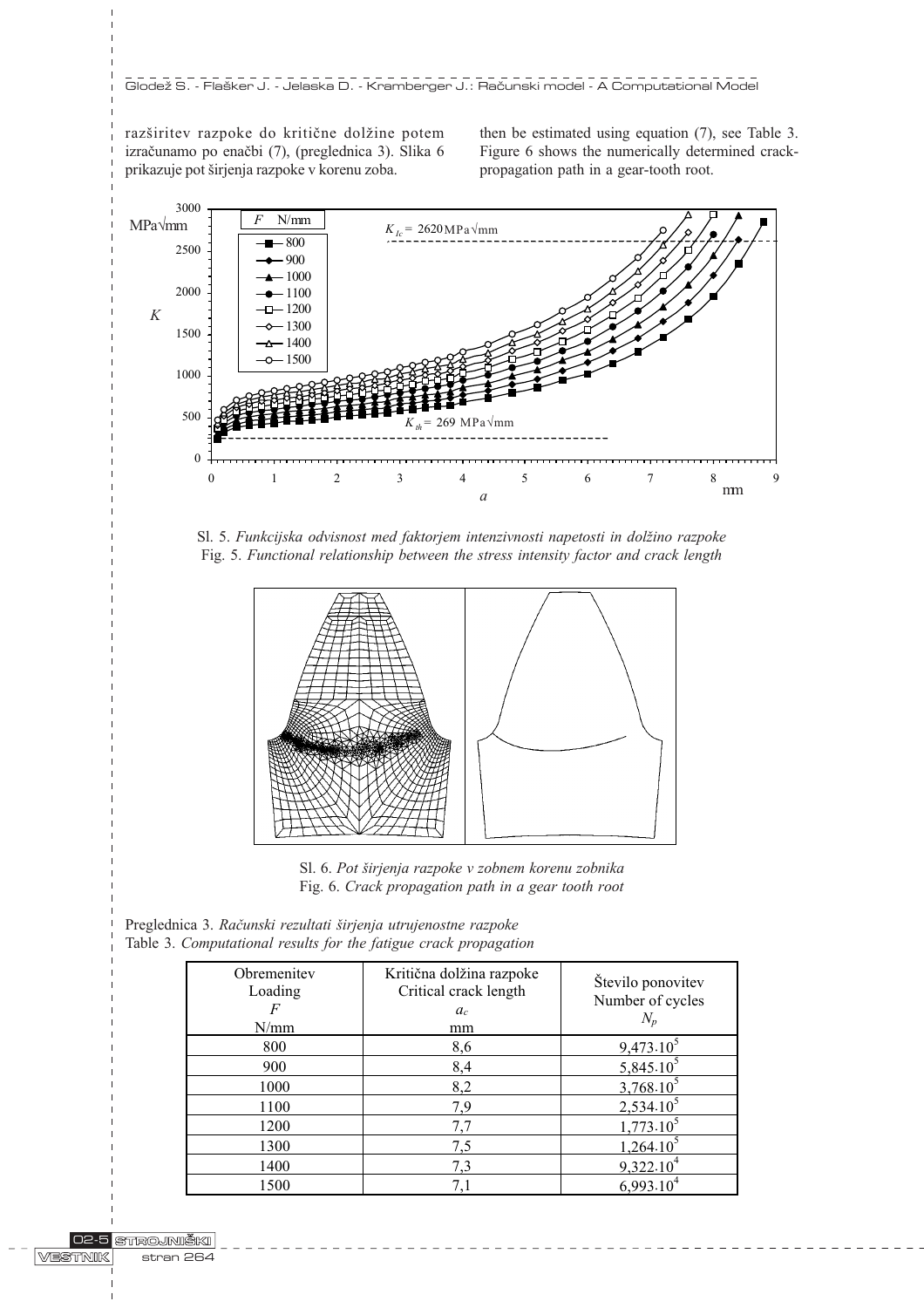Na temelju dobljenih rezultatov za nastanek razpoke  $(N_i)$  in širjenje razpoke  $(N_p)$  iz preglednic 2 in 3 lahko doloèimo skupno dobo trajanja zoba zobnika po enaèbi (1) (sl. 7). S slike 7 je razvidno, da je razmerje med fazo nastanka razpoke in koncem širjenja razpoke (zlomom zoba) odvisno od ravni napetosti v korenu zoba. Pri majhnih napetostih blizu trajne trdnosti pomeni faza nastanka razpoke skoraj celotno dobo trajanja zobnika, pri veèjih napetostih je zelo pomembna predvsem faza širjenja razpoke. Dobljeni računski rezultati dobe trajanja kažejo dobro ujemanje z razpoložljivimi eksperimentalnimi rezultati, uporabljenimi iz vira [13].

On the basis of the computational results for the crack-initiation  $(N_i)$  and crack-propagation  $(N_p)$ periods in Tables 2 and 3 the total service life of the gear-tooth root can be obtained according to equation (1), see Figure 7. It is clear from Figure 7 that the ratio among the periods of initiation and of the end of propagation (i.e. final breakage) depends on the stress level. At low stress levels almost all the service life is spent in crack initiation, but at high stress levels a significant part of the life is spent in the crack propagation. The computational results for total service life are in a good agreement with the available experimental results, which are taken from [13].



Sl. 7. Izraèun dobe trajanja obravnavanega zobnika Fig. 7. The computed service life of treated gear

# 4 SKLEPI

V prispeveku je predstavljen raèunski model za doloèitev dobe trajanja zobnikov glede na trdnost v zobnem korenu. Potek utrujanja zobnika, ki vodi do konènega zloma zoba v korenu, je razdeljen v fazo nastanka razpoke  $(N<sub>i</sub>)$  in fazo širjenja razpoke  $(N<sub>p</sub>)$ . Skupna doba trajanja zobnika je definirana kot  $N =$  $N_i + N_p$ . Za izračun števila ponovitev za nastanek razpoke  $N_i$  je uporabljena preprosta Basquinova enaèba. V modelu je predpostavljeno, da je zaèetna razpoka na mestu najveèje glavne napetosti v korenu zoba, ki je doloèena numerièno z MKE. Funkcijska odvisnost med faktorjem intenzivnosti napetosti in dolžino razpoke  $K = f(a)$ , potrebna za analizo širjenja razpoke in določitev števila ponovitev  $N_{_{\!P}}$ , je določena numerièno z metodo odvisnosti pomikov v okviru metode konènih elementov.

Predstavljen model je uporabljen za doloèitev dobe trajanja realnega zobnika iz zelo trdnega legiranega jekla 42CrMo4. Rezultate raèunskih analiz prikazuje slika 7, kjer sta predstavljeni dve krivulji: krivulja nastanka razpoke in krivulja zloma zoba, ki hkrati pomeni skupno dobo trajanja zobnika. Rezultati kažejo, da pomeni faza

#### 4 CONCLUSIONS

This paper presents a computational model for determining the service life of gears in regard to bending fatigue in a gear-tooth root. The fatigue process leading to tooth breakage in a tooth root is divided into the crack-initiation  $(N_i)$  and crack-propagation  $(N_p)$  periods, which enables the determination of total service life as  $N = N_i + N_p$ . The simple Basquin equation is used to determine the number of stress cycles,  $N_i$ . In the model it is assumed that the crack is initiated at the point of the maximum principal stress in a gear-tooth root, which is calculated numerically using the FEM. The displacementcorrelation method is then used for the numerical determination of the functional relationship between the stress-intensity factor and crack length  $K = f(a)$ , which is necessary for a subsequent analysis of fatigue crack growth, i.e. determination of the stress cycles  $N_p$ .

The model is used to determine the complete service life of a spur gear made from high-strength alloy steel 42CrMo4. The final results of the computational analysis are shown in Figure 7, where two curves are presented: the crack-initiation curve and the curve of tooth breakage, which at the same time represents the

> STROJNIŠKI 02-5 **MESTINIK** stran 265